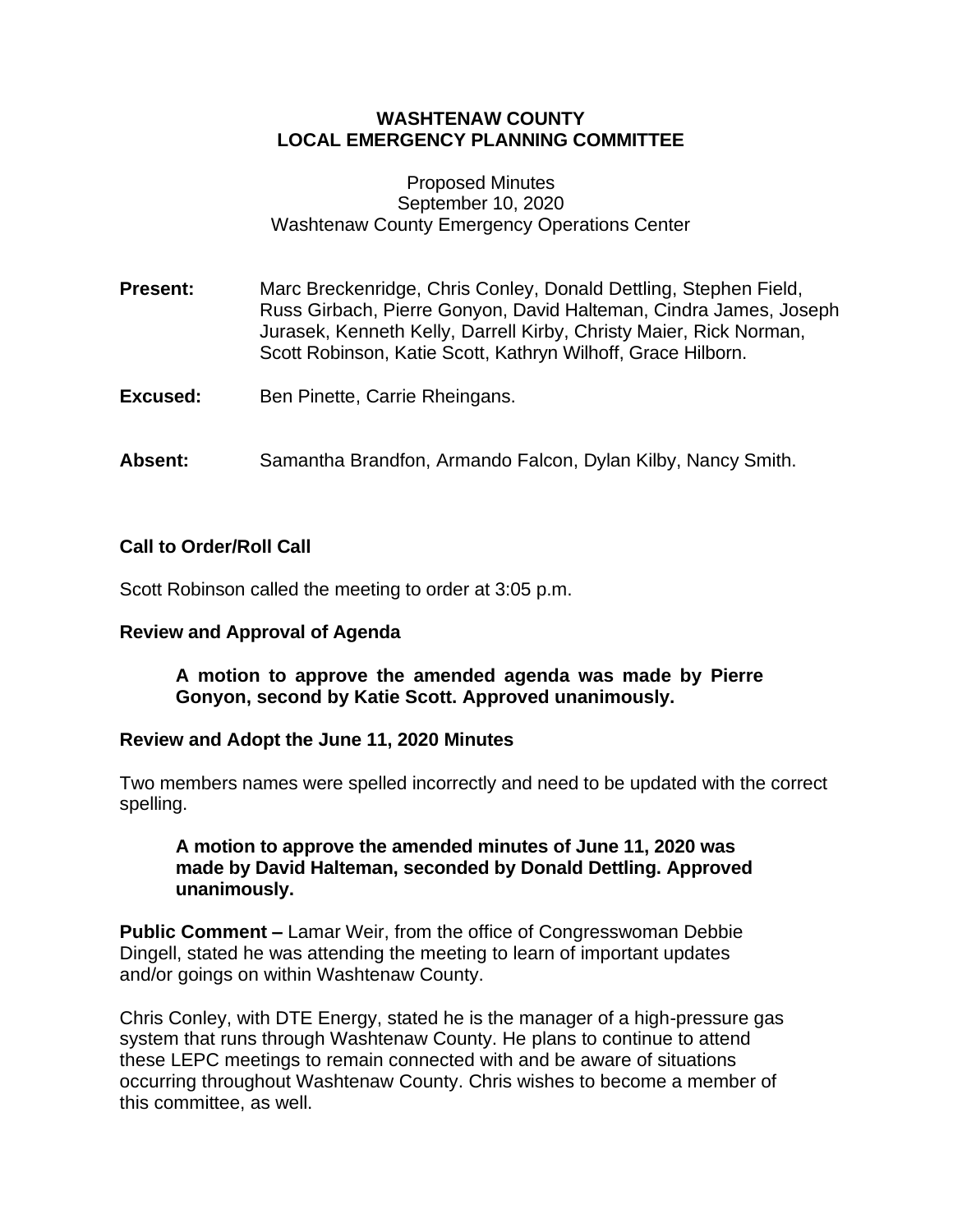LEPC Minutes September 10, 2020 Page Two

# **Announcements – None**

#### **Old Business**

# **A. Information Coordinator's Report**

Ken Kelly distributed and reviewed his report as follows:

- As of September 9, 47 EHS sites have updated plans
- No new plans have been created since our last meeting.

Ken stated that he has been working with a Caymen Chemicals in Pittsfield Township on developing their emergency response plan. They have quite a few chemicals at their facility and the only EHS is about 1100 pounds of Sulfuric Acid contained in various batteries.

Electro Arc Manufacturing has ceased operations in Superior Township and has become part of Stillion Industries at 2055 N. Lima Center Road in Dexter. The only EHS Electro Arc had on site was an Anhydrous Ammonia tank containing slightly more than 2,500 lbs, located outside the building. Stillion has not yet filed a Tier II report so Ken is currently unaware of their chemical inventory. Ken did, however, inform our representative at EGLE but has yet to hear back from him.

Furthermore, Ken stated that he submitted all the necessary paperwork to Lansing for both the Hazardous Materials Emergency Planning Grant and the Support Grant. The HMEP Grant should be \$2,200 and the Support Grant should be an additional \$1,500.

**B. Emergency Coordinator's report** – David Halteman stated that since June 11, 2020, the Sheriff's Office along with several other law enforcement agencies have dealt with a lot of social justice protests in the area of Hogback/Carpenter Rd and throughout Washtenaw County. All incidents were managed quite well and therefore, remained quite peaceful.

The major hazards or hazardous events that have occurred since our last meeting are as follows:

- June 26, 2020 A Thunderstorm Watch, two Thunderstorm Warnings, and a Flood Advisory all occurred on this day. There was significant storm activity but no major damage outside of a small amount of localized flooding.
- June 27, 2020 A statewide 9-1-1 outage occurred. The outage was related to a company named PFN (Peninsula Fiber Network). PFN is a major contributor of fiber connectivity for NEXTGEN 9-1-1 equipment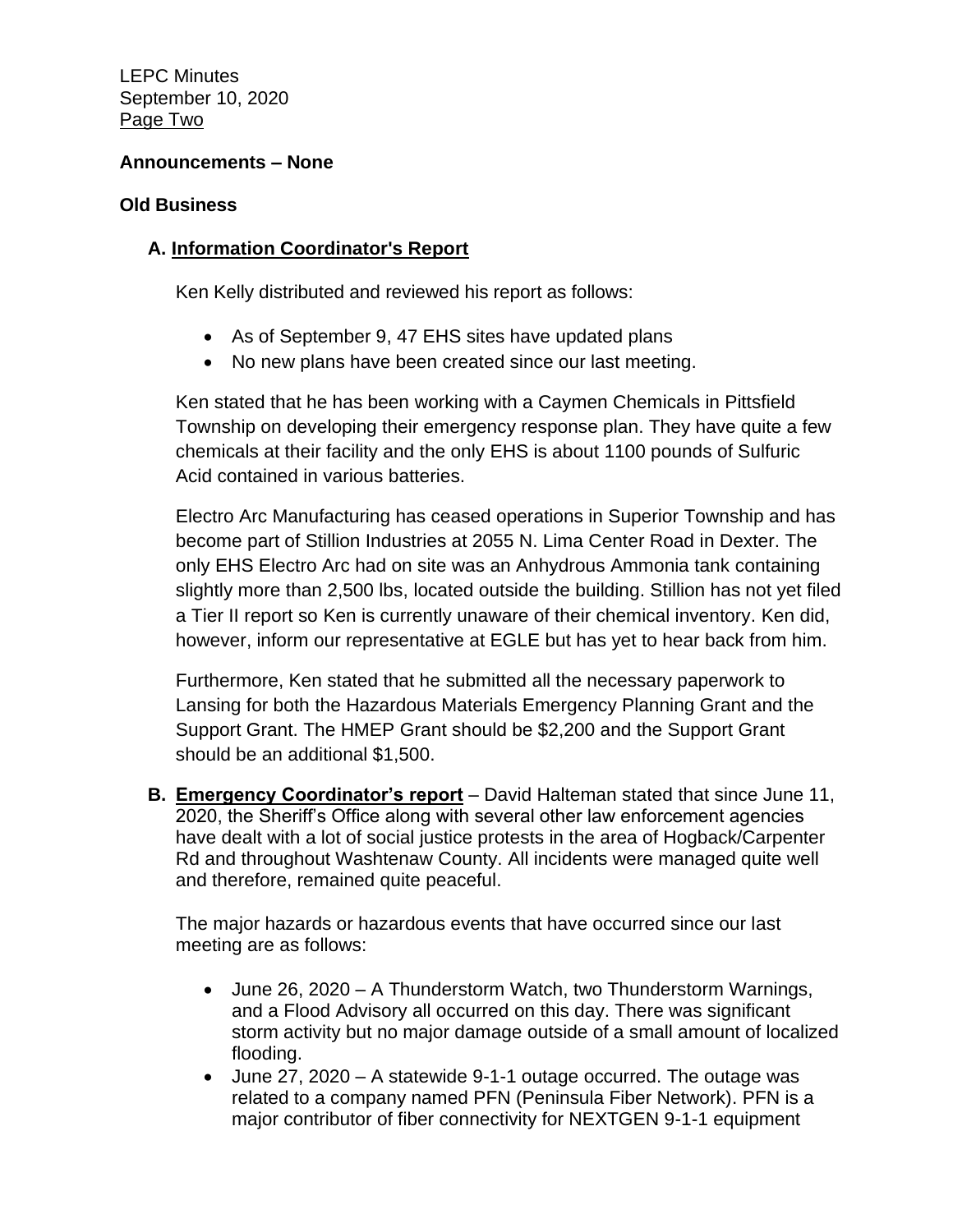around the state to the various 9-1-1 dispatch centers. On June  $27<sup>th</sup>$ , one of their servers failed which resulted in a cascading effect disrupting connectivity for several agencies all around the state. Since Metro Dispatch was still in the process of transitioning to PFN, and therefore not officially on the PFN network, there was little to no impact on operations within the dispatch center. It took most of the day, but the issue was resolved by the end of the 27<sup>th</sup>.

- July 7, 2020 A Heat Advisory and an Excessive Heat Watch were put in effect, with a heat index of 100 degrees. Two cooling centers were established in order to assist the citizens of Washtenaw County. The County's Heat Response plan was also updated at this time.
- July 9 July 10, 2020 There were several Severe Thunderstorm Warnings throughout these two days. No major damage occurred.
- July 19, 2020 A Heat Advisory and a Severe Thunderstorm Warning occurred resulting in several downed trees and power lines. There were 7 homes in Ypsilanti Township that suffered damage including one roof being torn off and several areas of power outages.
- September 8, 2020 Incident occurring near Zeeb/Pratt Rd. involving a county employee transporting 12 batteries in the back of a truck. The truck gate was not secured properly, and the batteries fell out of the truck spilling acid onto the roadway. It was a small HazMat situation that Scio Township Fire Department was able to mitigate rather quickly.
- **C. HazMat Team Director's report** Russ Girbach stated that there has been no activity for the HazMat Team since the last meeting. There was an accident that occurred in Pittsfield Township at Carpenter/Ellsworth Rd. involving a passenger vehicle and a dump truck. As a result of this accident, 75 gallons of diesel fuel was spilled onto the roadway. The fire department was able to contain the fuel quickly and it did not reach any storm sewers or water ways.
- **D. EB M14/Barton Dr. Update** Scott Robinson began discussions regarding the letter that was drafted about the ongoing EB M14/Barton Dr. concerns and safety issues. This committee was previously asked to review the letter and bring any necessary changes/corrections to this meeting, in order to update the letter before sending it to the Board of Commissioners. Joseph Jurasek stated he corrected the wording under the second bullet point to show "2018 there were 40 accidents resulting in 3 injuries out of 701 total accidents in Ann Arbor Township". Joseph also added an additional paragraph stating there had been three incidents since 2017 that required a response from the Washtenaw County HazMat Team. These updates were already added to the draft prior to this meeting.

Steve Field recommended adding dates to the second to last paragraph to give a frame of reference to the Board of Commissioners as to when the initial letter was sent and when MDOT responded.